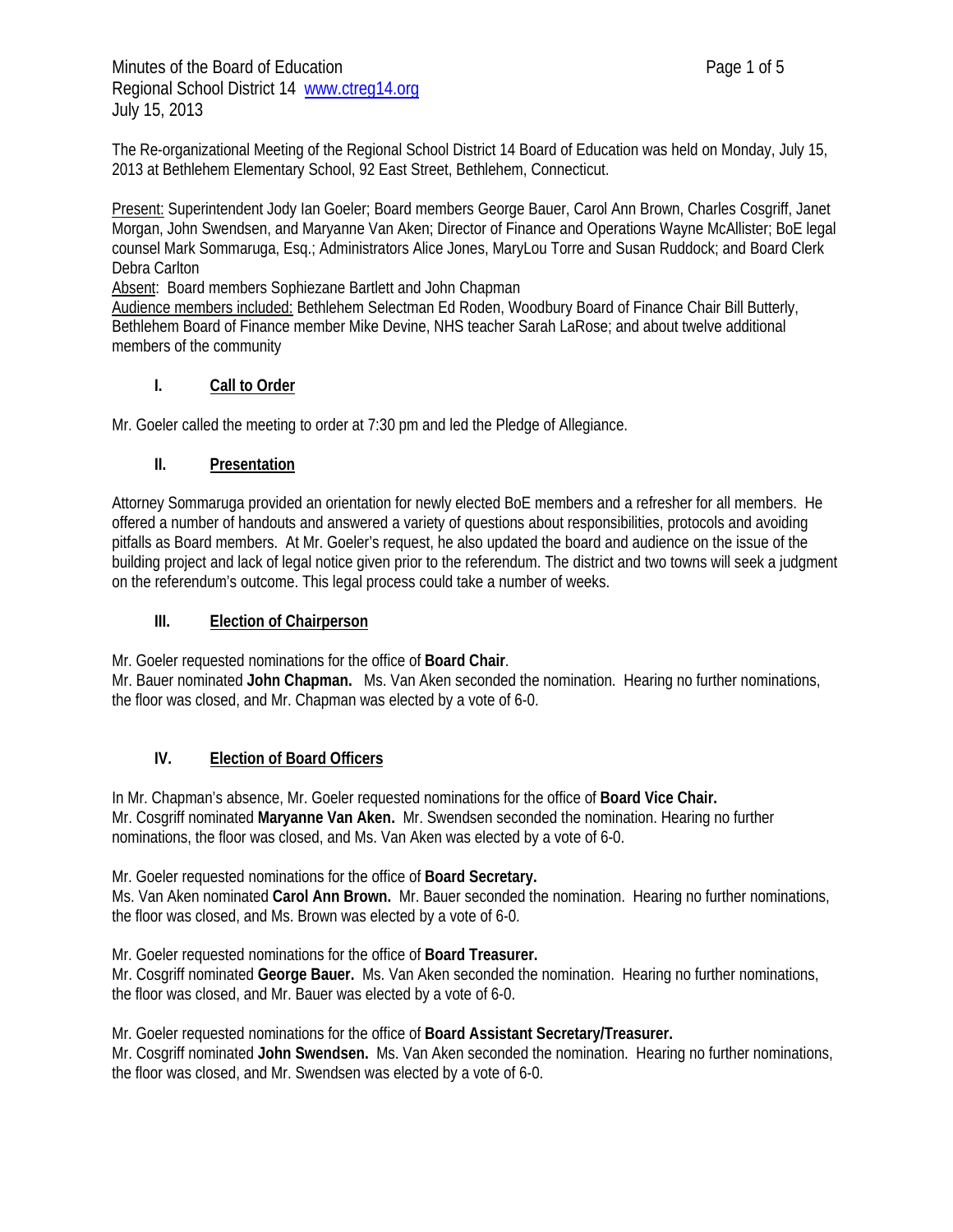## **V. Board Appointments**

Mr. Goeler requested a *motion to approve the appointment of the law firm of Pullman and Comley, LLC as the board's legal counsel.* Entered by Mr. Cosgriff and seconded by Ms. Van Aken, the **motion carried 6-0.** 

Mr. Goeler requested a *motion to approve the appointment of Debra Carlton as the board's clerk.* Entered by Mr. Cosgriff and seconded by Mr. Bauer, the **motion carried 6-0.**

Mr. Goeler requested a *motion to approve the appointment of the following School Physicians: Andrea Needleman, M.D., Health Director, MES, WMS; Charles McNair, M.D., NHS; and Andrew Wells, M.D., BES.* Entered by Mr. Cosgriff and seconded by Ms. Van Aken, the **motion carried 6-0.** 

Mr. Goeler requested a *motion to approve the appointment of James Bauer, D.M.D. as School Dentist.* Entered by Mr. Cosgriff and seconded by Ms. Van Aken, the **motion carried 6-0.**

#### **VI. Review of Minutes**

Ms. Van Aken requested a *motion to approve the minutes of the Regular Meeting of June 17, 2013.* Entered by Mr. Swendsen and seconded by Mr. Bauer, the **motion carried 4-0-2**, with Ms. Brown and Ms. Morgan abstaining.

Ms. Van Aken requested a *motion to approve the minutes of the Special Meeting of June 24, 2013.* Entered by Mr. Swendsen and seconded by Mr. Cosgriff, the **motion carried 4-0-2**, with Ms. Brown and Ms. Morgan abstaining.

#### **VII. Correspondence**

None.

#### **VIII. Report from the Superintendent**

Mr. Goeler reported on the hiring of four School Resource Officers. He sought support from the board on his plan to proceeding with interviews for Director of Instruction. He and the leadership team will interview 10 candidates. This group will be reduced by about half, and those candidates will complete a performance task and then meet with the larger interview committee to determine a finalist. The board was in agreement with this plan. It was presumed that a special meeting of the board would be called in order to appoint this administrator prior to the August 19th regular meeting.

Mr. Goeler also reported on having attended 4 days of training at Ed Connection last week around evaluation. He will meet with his leadership team next week, along with Dr. Tony Rigazio-Digilio of CCSS, for a retreat.

#### **IX. Privilege of the Floor**

Cynthia Gillette, Woodbury, read a prepared letter written by her daughter and regarding an upcoming school play at NHS. Copies were furnished to the board and Mr. Goeler indicated he would follow up with Principal Andrew O'Brien about her concerns.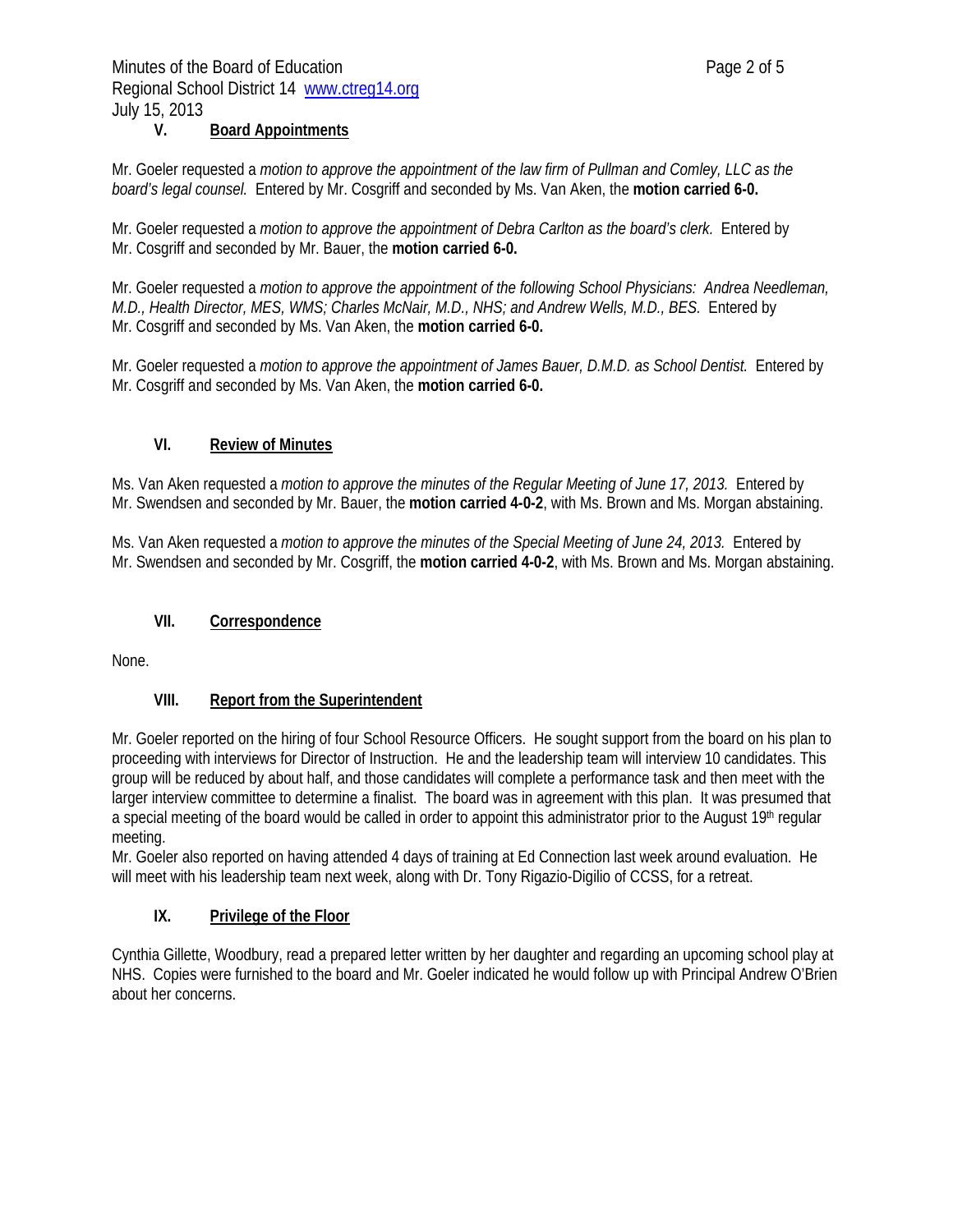## **X. Report from Director of Finance and Operations**

Mr. McAllister called the board's attention to copies of the 2012-13 audit report included in their packets. He will seek their approval of this report at the next meeting of the board.

He also provided them with the year-to-date report and indicated an anticipated ending balance for 2012-13 of approximately \$11,450.

# **XI. Committee Reports**

For **Bylaws/Policy/Ethics**, Mr. Swendsen reported that this committee met on 7/12/13 and is bringing 8 policies forward for first read tonight.

For **Planning**, Ms. Van Aken reported that several items listed under new business were brought through this committee and will be acted on tonight.

For **Negotiations**, Mr. Cosgriff indicated four groups are now negotiating – 3 are ongoing and one is new. For **Building**, Mr. Bauer reported having met on 6/24/13. The ED049 was filed by 6/30/13 by Mr. McAllister. At the committee's next meeting, bid process, contracts and community outreach will be discussed.

Ms. Van Aken urged board members to email Mr. Chapman to let him know on which committees they would be interested in serving. She also made the suggestion that several of the current committees could be combined for efficiency and scheduling of meetings.

## **XII. Old Business**

Mr. McAllister requested a motion related to the Technology Lease Agreement.

Ms. Van Aken read the following resolution authorizing the execution and delivery of a master lease agreement, equipment schedule no. 02, an escrow agreement, and related instruments, and determining other matters in connection herewith:

*"Whereas, the governing body of Regional School District 14 ("Lessee") desires to obtain certain equipment (the "equipment") described in Equipment Schedule No. 02 to the Master Lease Agreement (collectively, the "Lease") with Municipal Asset Management, Inc., the form of which has been available for review by the governing body of Lessee prior to this meeting; and* 

*Whereas, the Equipment is essential for the Lessee to perform its governmental functions; and Whereas, the funds made available under the Lease will be deposited with Suntrust Bank (the "Escrow Agent") pursuant to an Escrow Agreement between Lessee and the Escrow Agent (the "Escrow Agreement") and will be applied to the acquisition of the Equipment in accordance with said Escrow Agreement; and* 

*Whereas, Lessee has taken the necessary steps, including those relating to any applicable legal bidding requirements, to arrange for the acquisition of the Equipment; and* 

*Whereas, Lessee proposes to enter into the Lease with Municipal Asset Management, Inc., and the Escrow Agreement with the Escrow Agent substantially in the forms presented to this meeting.* 

*Now, therefore, be it resolved by the governing body of Lessee as follows:* 

*Section 1. It is hereby found and determined that the terms of the Lease and the Escrow Agreement (collectively, the "Financing Documents") in the forms presented to this meeting and incorporated in this resolution are in the best interests of Lessee for the acquisition of the Equipment.* 

*Section 2. The Financing Documents and the acquisition and financing of the Equipment under the terms and conditions as described in the Financing Documents are hereby approved. The Director of Finance and Operations of Lessee and any other officer of Lessee who shall have power to execute contracts on behalf of Lessee be, and each of them hereby is, authorized to execute, acknowledge and deliver the Financing Documents with any changes, insertions and omissions therein as may be approved by the officers who execute the Financing Documents, such approval to be conclusively evidenced by such execution and delivery of the Financing Documents. The*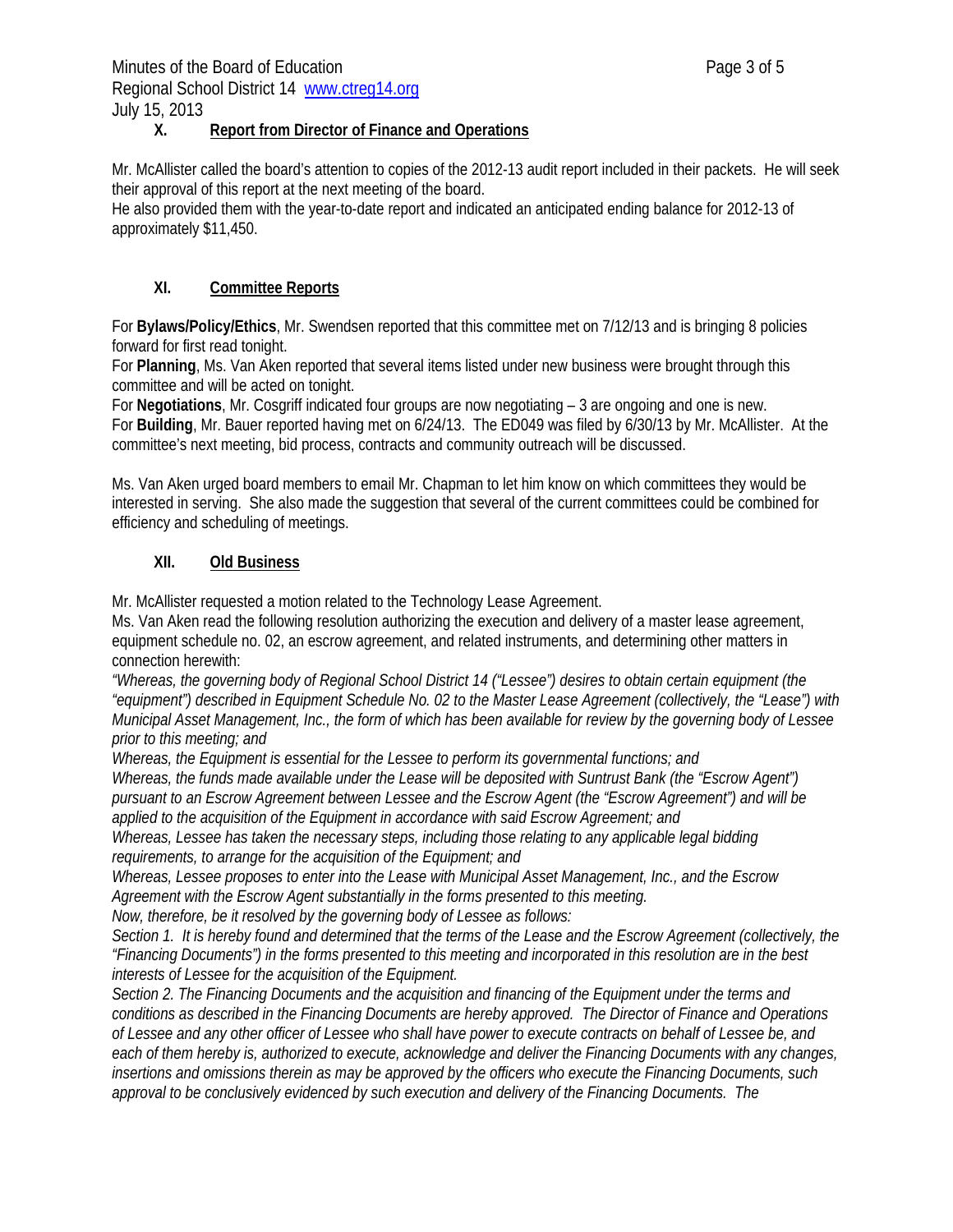Minutes of the Board of Education **Page 4 of 5** Regional School District 14 www.ctreg14.org

July 15, 2013

*Superintendent of the Lessee and any other officer of Lessee who shall have power to do so be, and each of them hereby is, authorized to affix the official seal of the Lessee to the Financing Documents and attest the same. Section 3. The proper officers of Lessee be, and each of them hereby is, authorized and directed to execute and deliver any and all papers, instruments, opinions, certificates, affidavits and other documents and to do or cause to be done any and all other acts and things necessary or proper for carrying out this resolution and the Financing Documents.* 

*Section 4. Pursuant to Section 265(b) of the Internal Revenue Code of 1986, as amended (the "Code"), Lessee hereby specifically designates the Lease as a "qualified tax-exempt obligation" for purposes of Section 265(b)(3) of the Code.* 

Entered by Mr. Bauer and seconded by Mr. Cosgriff, the **motion carried 6-0.**

# **XIII. New Business**

Ms. Van Aken requested a *motion to opt out of the CT Healthy Foods Program for 2013-14.* Entered by Mr. Swendsen and seconded by Mr. Bauer, the **motion carried 6-0.**

Ms. Van Aken requested a *motion to approve "An Unfinished Nation" by Alan Brinkley for the NHS course AP History.* Entered by Mr. Cosgriff and seconded by Mr. Bauer, the **motion carried 6-0.**

Ms. Van Aken requested a *motion to approve the Glencoe/McGraw Hill "My Math" K-8 math program.* Entered by Mr. Bauer and seconded by Mr. Cosgriff, the **motion carried 6-0.**

Ms. Van Aken requested a *motion to approve the new 1.0 FTE Agriscience teaching position*, entered by Mr. Swendsen and seconded by Mr. Bauer. Ms. LaRose answered questions by board members about this position, explaining that it puts us closer to State compliance for student/teacher ratio, will be one that concentrates on horticulture, and that is grant funded. The **motion carried 6-0.**

Ms. Van Aken requested a *motion to approve a technology lease agreement,* entered by Mr. Cosgriff and seconded by Mr. Swendsen. Mr. McAllister explained that a motion passed last year needed to be amended due to outstanding invoices not taken into account when the original motion was requested of the board. Instead of the original amount of \$240,000 authorized last year, the amount of \$250,000 is needed. Ms. Morgan asked if this would charged against last year's budget and was told it would be.

Mr. Bauer entered a *motion to amend the current motion to include approving the 2012-13 technology lease agreement at a total amount of \$250,000.* Seconded by Mr. Cosgriff, the **motion carried 6-0.** 

Ms. Van Aken requested a *motion to approve early release days for elementary school students, to be released each Monday at 2:50 pm to allow for teacher common planning time similar to what is currently done at the middle and high school level.* Entered by Mr. Swendsen and seconded by Mr. Cosgriff, the **motion carried 6-0.**

The Board was given copies of eight policies for a first read. The board will hope to adopt these at its next meeting.

## **XIV. Board Announcements**

Ms. Van Aken joined the rest of the board in welcoming new members.

She also raised the idea of having committee meeting minutes recorded by someone other than the committee chair, in order for that person to actively participate in the meeting. Mr. Goeler will follow up with this.